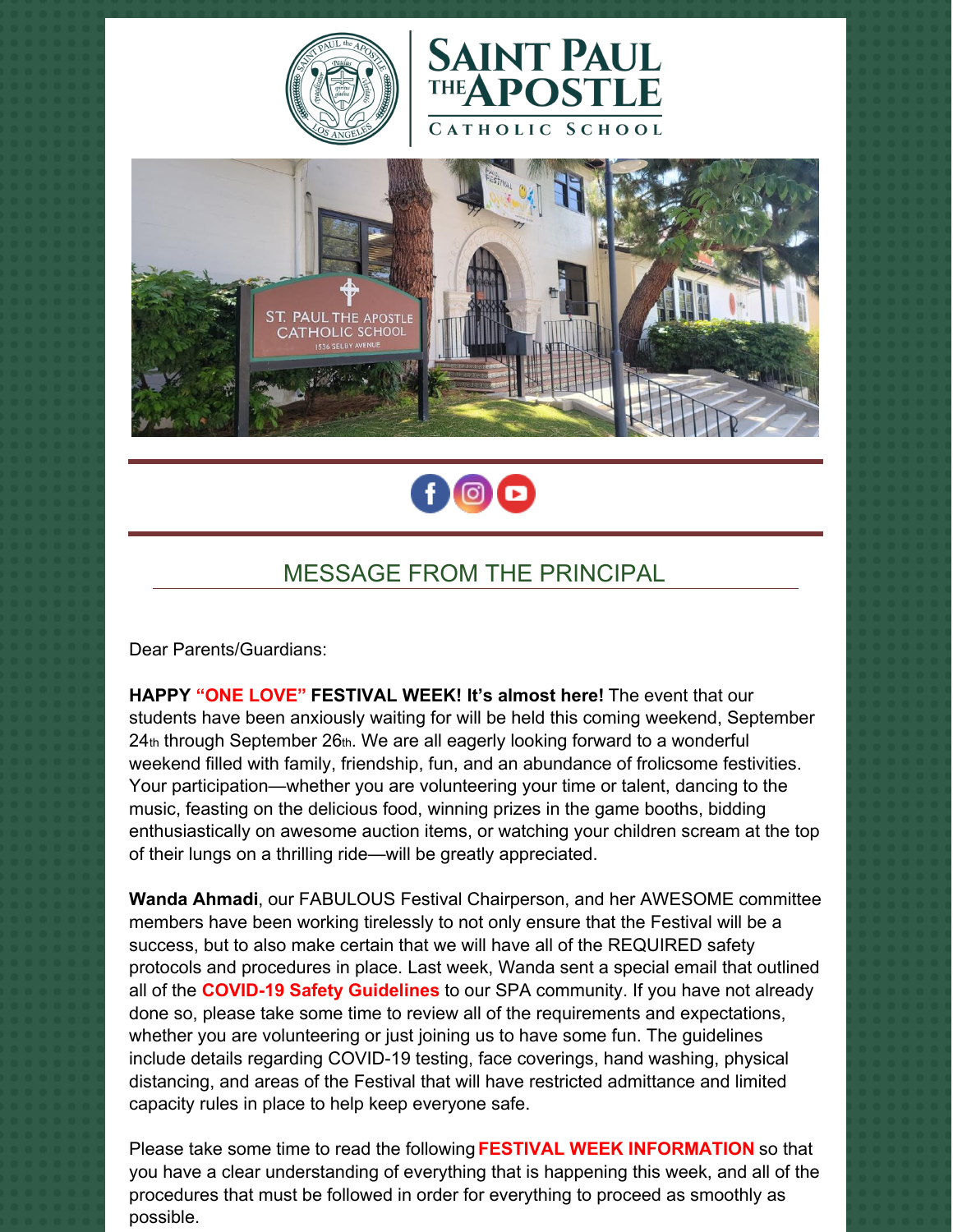#### **Monday, September 20th**

- Normal drop-off and pick-up procedures before and after school.
- Yes, there will be After-School Care.

#### **Tuesday, September 21st**

- **DROP-OFF:** Regular morning drop-off schedule; Ohio will be coned off to prepare for the delivery of rides, but students can still access the campus from Ohio Avenue in the morning.
- **DISMISSAL**: Regular afternoon pick-up schedule; DK students may be picked up in the Enrichment Classroom by the Health Office.
- Everyone entering and exiting the campus MUST utilize the Selby front gates.
- Yes, there will be After-School Care. Be aware that we will not have access to playing on the yard Tuesday through Thursday so homework, indoor games, a possible movie, and crafts will be the planned after-school activities.
- $\bullet$  There is a volleyball practice scheduled in the gym after school from 3:30  $-5:00$ p.m.

#### **Wednesday & Thursday, September 22nd and 23rd**

- **DROP-OFF:** All students MUST enter campus through the Selby gates as the back gate to the yard will not be accessible. Students will remain in the courtyard/patio from 7:15 -7:30 a.m. and then enter their classrooms.
- **NO OHIO AVENUE DROP-OFF.**
- Students will eat and play on the LDS/Mormon Field for lunch.**PLEASE COMPLETE, SIGN AND RETURN THE MORMON FIELD PERMISSION SLIP WITH YOUR CHILD(REN).**
- **DISMISSAL:** Regular afternoon pick-up schedule; DK students may be picked up in the Enrichment Classroom by the Health Office.
- Everyone entering and exiting the campus **MUST** utilize the Selby front gates.
- There will be After-School Care. Pick-up will either be in the gym or in the Enrichment Classroom by the Health Office.
- The Library/Media Center will not be open after school on Thursday due to Prizes and Inventory being stored in that area.

## **MORMON FIELD [PERMISSION](https://school.sp-apostle.org/wp-content/uploads/2021/09/Field_Trip_Form_for_Mormon_Field.pdf) SLIP LINK**

#### **Friday, September 24th**

- Students should wear their FESTIVAL SHIRTS, comfortable and appropriate bottoms, and closed-toed shoes to school. Students should also bring a small bag (fanny pack, string backpack, etc.) for their tickets.
- **DROP-OFF:** All students MUST enter campus through the Selby gates as the back gate to the yard will not be accessible. Students will remain in the courtyard/patio from 7:15 -7:30 a.m. and then enter their classrooms.
- The Festival will open at 12:00 p.m. with the 8th grade students going first. The remaining classes will be dismissed according to their Patronage percentages!
- *There is NO AFTER-SCHOOL CARE today!*
- **Kindergarten, DK, and 1st grade students will be released to their parents beginning at 12:00 p.m.** These students may not be released to older siblings. Older siblings may not be the sole caregivers of these students after they are checked out.
- Beginning at 2:45 p.m. parents may sign out students with the teachers at the main tent in the parish lot. Students **MUST** be signed out by their parents by 3:05 p.m. Older students may sign themselves out if they have permission to do so on regular school days.

#### **Monday, September 27th**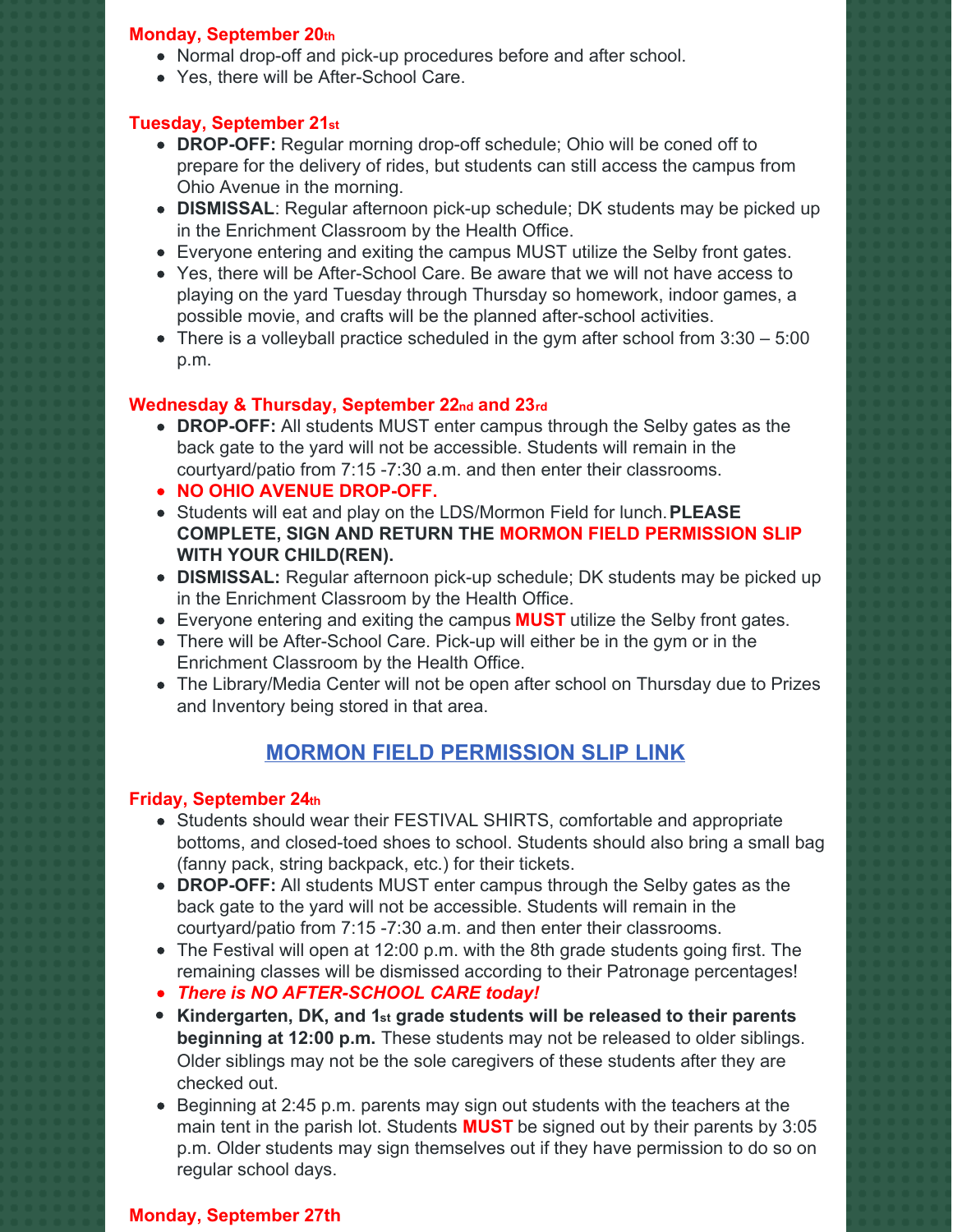• Please note that school will NOT be in session on Monday, September 27, due to ride and booth dismantling, Festival clean-up, and general restoration of the property. **Classes will resume Tuesday morning.**

**JUST A REMINDER: Please remember to return the attached permission form so that our students may utilize the LDS/Mormon field for lunch recess this week.**

We look forward to enjoying this special event with you, and we extend a heartfelt **THANK YOU** and much **LOVE** to everyone who has made this special event possible in any way, big or small.

Peace and Blessings,

Crystal Pinkofsky Principal

# **ANNOUNCEMENTS**

## **BACK-TO-SCHOOL NIGHT RECORDINGS**

If you missed our Back to School Night, access the recordings by clicking the link below.

## **Virtual Back to School Night - [Recordings](https://school.sp-apostle.org/2021-back-to-school-night-zoom-links) Link Page**

## **SPA EVENT THIS EVENING!**



St. Paul the Apostle Church will be hosting **"An Evening with Fr. Steven Bell"** on **Monday, September 20, at 7:00 p.m**. The topic of the presentation will be **"Racial Reconciliation and Our Catholic Faith."** In addition to the pandemic, our country has also been dealing with tremendous strife and social unrest this past year and a half. There are no easy answers, but our faith can be an important lens through which to analyze these realities and that helps us to discern the steps towards social action. Fr. Steven Bell, CSP will offer an overview of racial reconciliation efforts in light of the events of the past year and how our faith forms our approach. We hope that you will be able to join us for this event.

**Back to School Night**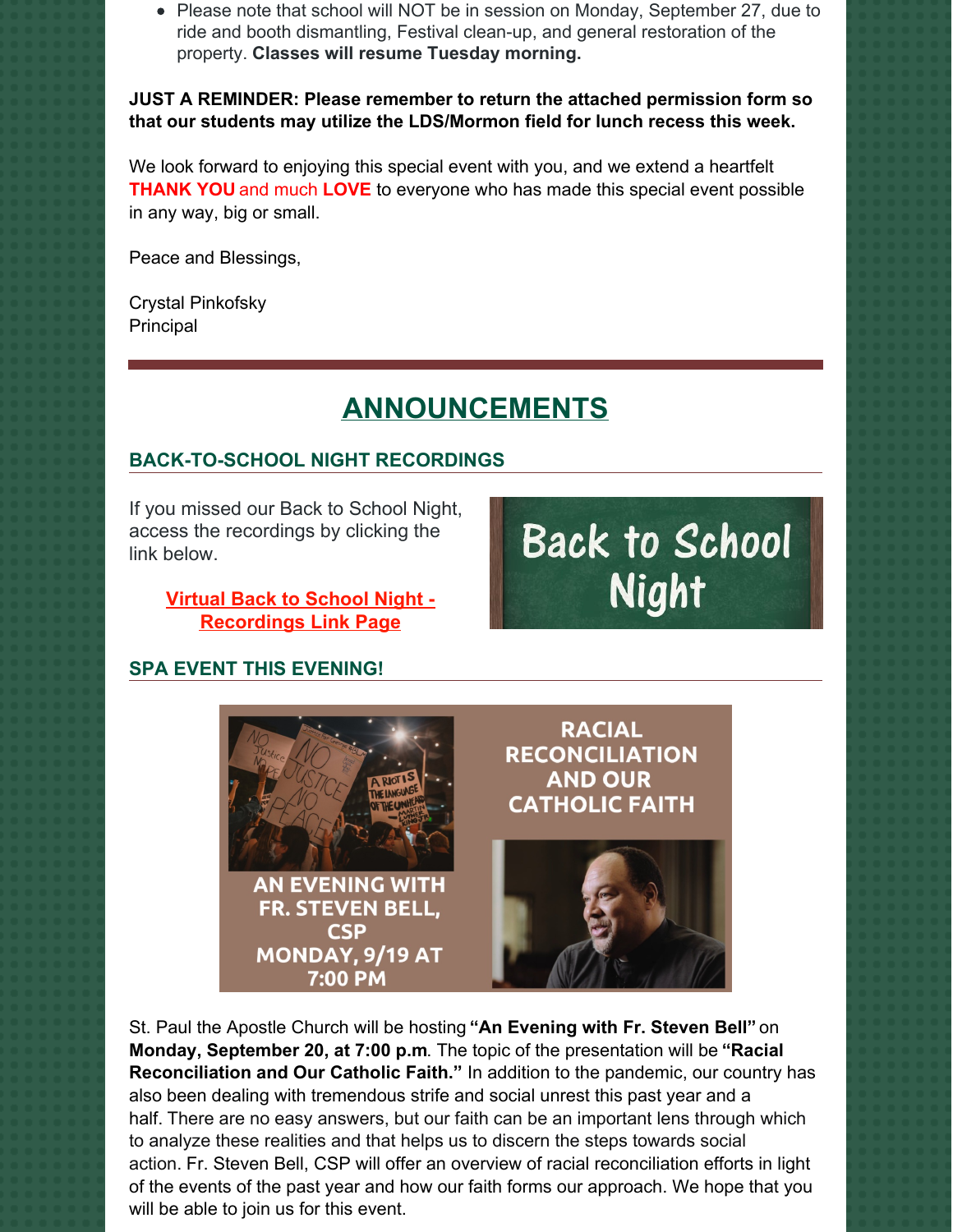#### **SCHOOL UNIFORM UPDATE**



I am aware of the fact that several of our families are still waiting for the arrival of the uniforms that were ordered before school began. Last week I received the following message from the Business Development Manager at Lands' End, our school's uniform company:

*I wanted to let you know that we are still experiencing many delivery delays, port congestion, country/vendor shutdowns due to COVID, and equipment/worker shortages. As you know, this is a company-wide and global issue; however, I can confirm that as a company Lands' End is renting trucks, chartering planes, prioritizing containers and also marking shipments HOT/high priority when shipments arrive at our warehouse. As product arrives, our warehouse is feverishly moving things along the best that they can; focusing first on shipments with backorders, school uniform and product that is client specific.*

*We understand items need to ship this month and everyone is working towards that. We certainly feel the pain and apologize for any inconveniences this is causing you and your families.*

I will continue to keep you informed with any updates we may receive.

### **WEST COAST EXCLUSIVE: VIRTUAL SCHOOL BOOK TALK with KATE DiCAMILLO**



Wednesday, September 29th at 10:00AM PT

On Wednesday, September 29, Grades 3-6 will be joining award-winning author Kate DiCamillo for the launch of her newest book, **"The Beatryce Prophecy."** Please consider ordering one of her books through Children's Book World using the link below to support our visiting author's program.

**[https://www.childrensbookworld.com/event/west-coast-exclusive-virtual-school](https://www.childrensbookworld.com/event/west-coast-exclusive-virtual-school-book-talk-kate-dicamillo)book-talk-kate-dicamillo**

#### **SPA COVID TESTING**

As planned, our next round of COVID testing for all faculty, staff and students will be held this **Wednesday, September 22nd**, beginning at 8:15 a.m. The **ONLY** document your children will need to have for testing is a dated and signed copy of the **COVID-19 Patient Test Request Form**. You do **NOT** need to send the Blanket Consent Form, nor a copy of your Insurance